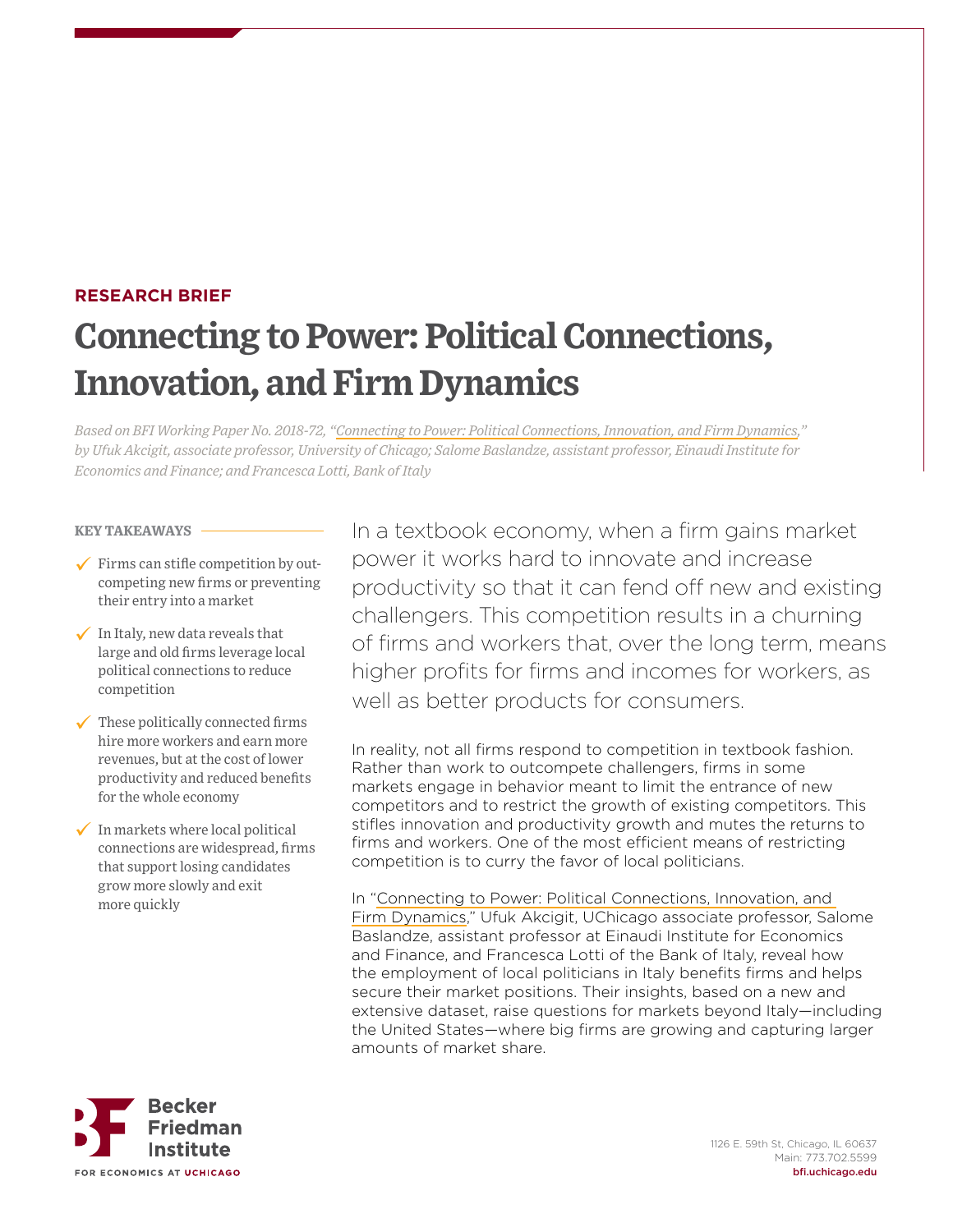**Figure 1:** Leadership Paradox: Market Rank, Innovation, and Political Connection



## **Eight facts about the politics of business**

Before describing the authors' findings about local political connections and firm behavior, it is worth noting that their analysis is based on a detailed, large-scale micro dataset from 1993-2014 that merges firm-level balance sheet data, social security data on the universe of workers, patent data from the European Patent Office, the registry of local politicians, and detailed data on local elections in Italy. These data allow the authors to exploit the differences in the type of political connections, based on the level or the rank of a position, or party affiliation of a politician employed.

Importantly, the authors focus on local politicians at the municipality, province, and regional level. Most existing research on this subject focuses on high-profile connections such as parliament members; however, low-profile connections are much more prevalent and those politicians hold sway over such factors as the provision of public services, issuance of permits and licenses, and the application of administrative burden. The authors' unique dataset allows them to examine how firms change their competition strategy as they gain market power, revealing what firm-level outcomes are associated with (or implied by) political connections.

For purposes of their work, the authors define local political connection as when an individual holds a local political seat (like mayor or city council member), and also has a job in private industry. The authors' analysis reveals eight facts, briefly described here and at greater length in the full working paper, that reveal the influence of local political connections on Italian firm behavior in the private sector:

#### Fact 1: Firm-level political connections are widespread, especially among large and old firms.

Large firms have much to gain through political connections, in terms of protecting their market share. And since it takes time to build those connections and to align with winning candidates and parties, older firms are often well connected. In Italy, while the average share of connected firms by industries is around 4.5 percent, connected firms account for 33.6 percent of employment across industries. Further, 45 percent of firms with more than 100 workers are politically connected.

#### Fact 2: More connected industries face lower firm entry, but conditional on entry, entrants are more likely to be connected than in other industries.

Industries with more political connections are less dynamic (not as much entry and exit as otherwise), and incumbents in these industries are larger, on average. Entrants might seek political protection before entering a market. Consequently, connected industries have fewer young and small firms and, therefore, do not benefit from the innovation that these firms typically bring.

#### Fact 3: Industries with higher share of politically connected firms have a lower share of young firms and show lower growth and productivity.

Following from the first two facts, the third result shows that industries with higher political presence grow less, on average, and are less productive. Most of this negative relationship stems from the fact that more connected industries are dominated by large and old firms.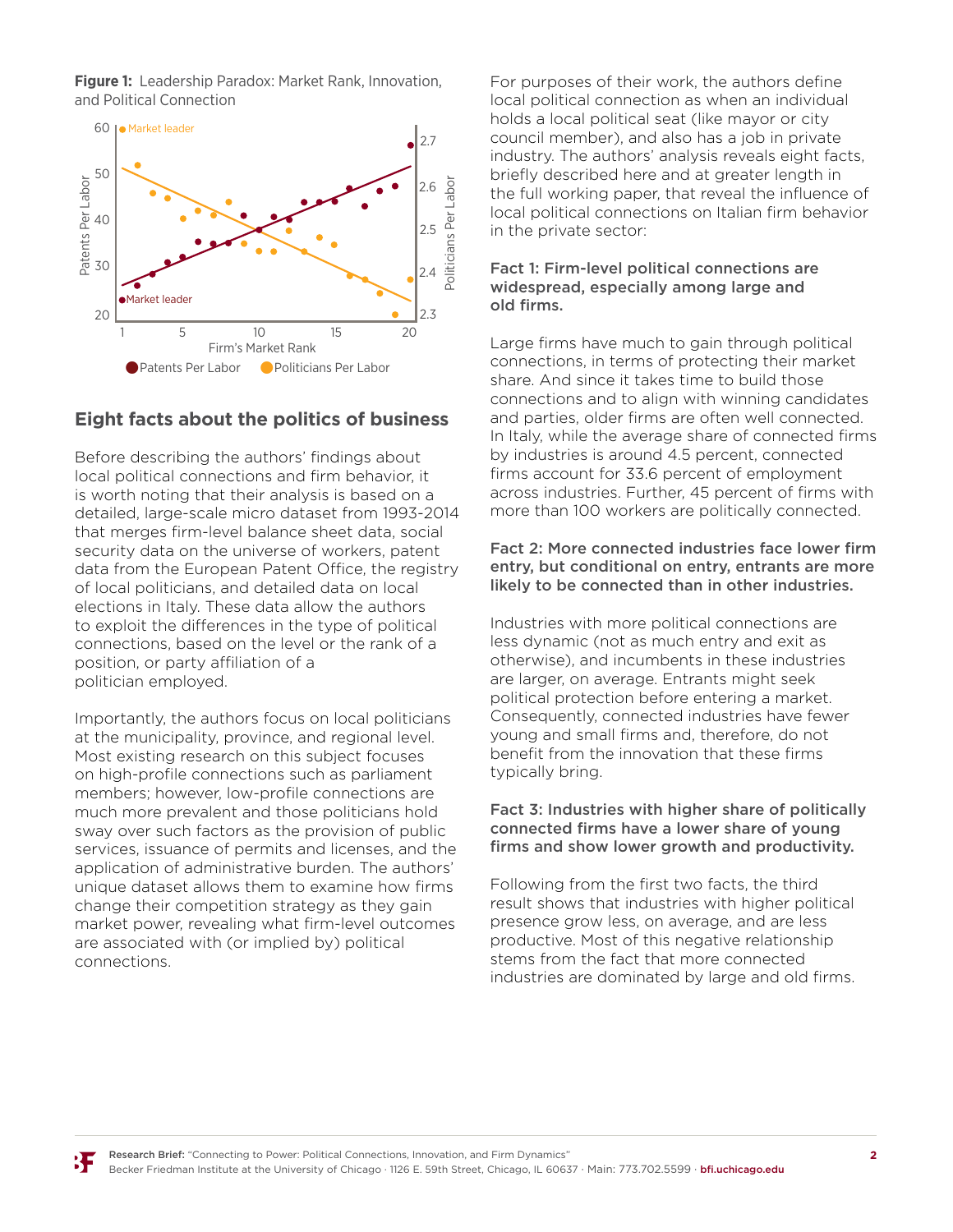**Figure 2:** Rent Sharing Between Firm and Politician



Notes: Back of the envelope calculation for the rent division between a firm and politicians. Total rent consists of firm's yearly profit gain from connections (dark red area) and an additional yearly income gain for worker-politicians attributed solely to their political status (light red area). See the main text for the details of the calculation.

#### Fact 4: Market leaders are most politically connected but are least innovation intensive, relative to their direct competitors.

This is a key finding of the authors' analysis. As a firm starts to dominate a market, the firm changes its business strategy from innovation to influenceseeking (known as rent-seeking). Across markets, the authors chart the number of politicians per 100 white-collar employees. As firms get larger they become more politically connected; at the same time, these firms become less innovation intensive. (See Figure 1.)

These results for Italy are consistent with earlier findings on U.S. firms<sup>1</sup>, which show that larger firms are less innovation-intensive and develop less impactful technologies. In this regard, an observation that large Italian firms and market leaders are less innovative is perhaps expected; however, the key finding in this research is that these firms rely more on political connections to maintain their advantage.

#### Fact 5: Politically connected firms are less likely to exit, conditional on other observables.

Not only are politically connected firms less likely to exit, but their survival probability increases with the value of their political connection: higherranking politicians on a firm's payroll mean more success for that firm.

### Fact 6: At the firm level, political connections are associated with higher employment and revenue growth but not with productivity growth.

Politically connected firms may hire more workers and earn more income, since they are typically growing more than their competitors, but this growth is not associated with gains in productivity. So, while on the one hand this employment growth may seem good for a few large firms and those who work for them, on the other hand this employment growth is limited to those few firms. Further, since this growth comes without increases in productivity, society will benefit less from it.

## Fact 7: Firms supporting losing parties in close elections grow much more slowly.

Imagine a close election featuring Party A and Party B, for instance, where each could possibly win. It's a toss-up. In a healthy economy, it should not matter if a firm favors Party A or Party B, or employs principals from either party: the election is determined by a very small margin—almost by chance—and business should continue as before. However, the authors find that firms supporting the losing party grow more slowly compared to those who support the winning party. In this case, the age or size of a firm is no protection against this phenomenon.

As a firm starts to dominate a market it changes its business strategy from innovation to nfluence-seeking.

*<sup>1</sup> Akcigit, Ufuk and William R. Kerr, "Growth through Heterogeneous Innovations," Journal of Political Economy, 2018, 126(4): 1374-1443.*